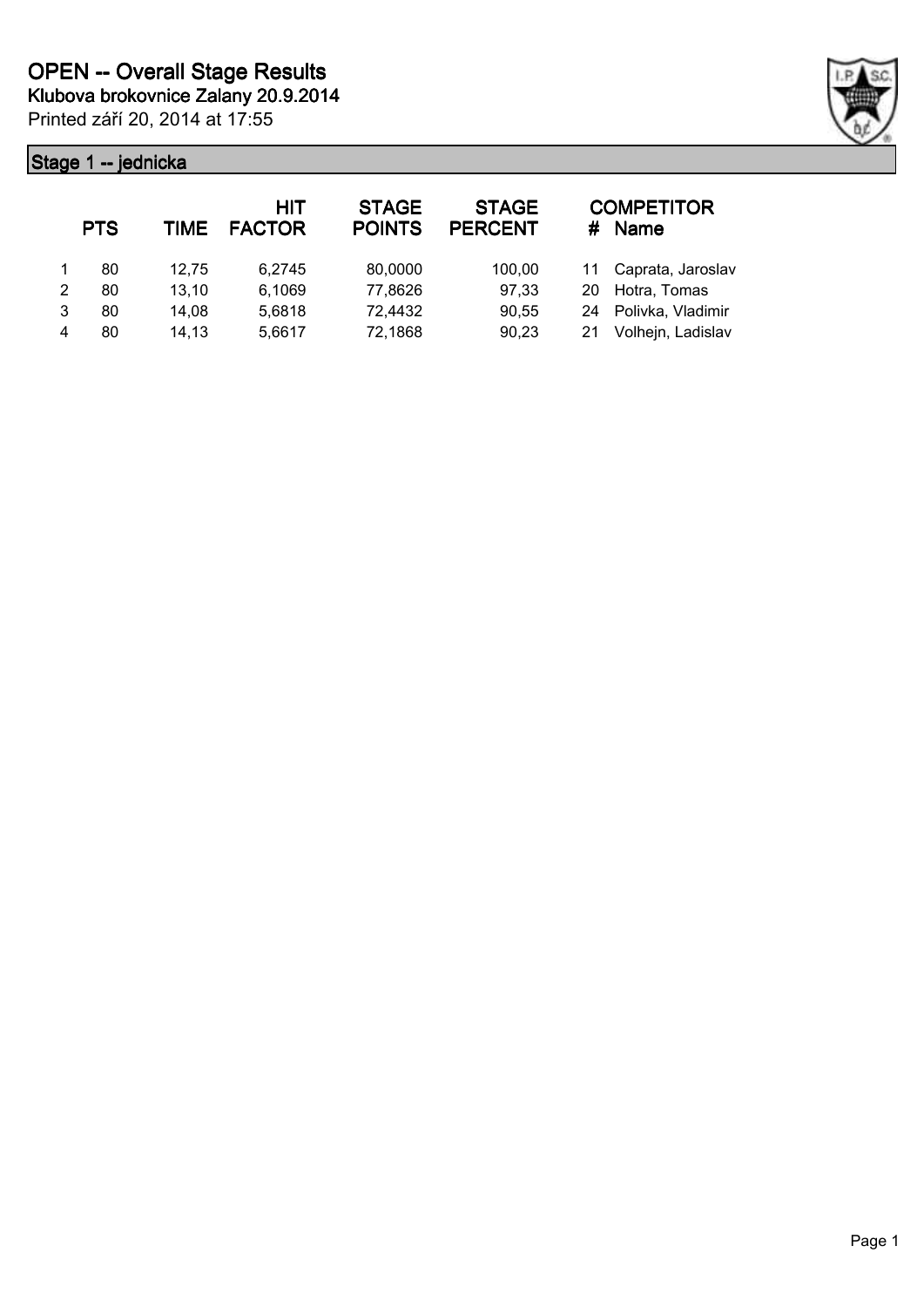**Klubova brokovnice Zalany 20.9.2014**

Printed září 20, 2014 at 17:55



|   | <b>PTS</b> | TIME  | HIT<br><b>FACTOR</b> | <b>STAGE</b><br><b>POINTS</b> | <b>STAGE</b><br><b>PERCENT</b> | #  | <b>COMPETITOR</b><br><b>Name</b> |
|---|------------|-------|----------------------|-------------------------------|--------------------------------|----|----------------------------------|
|   | 80         | 14.73 | 5,4311               | 80,0000                       | 100,00                         | 17 | Smid, Martin                     |
| 2 | 80         | 22,86 | 3,4996               | 51,5486                       | 64,44                          |    | Strnad, Ivo                      |
| 3 | 80         | 23,25 | 3,4409               | 50,6839                       | 63,35                          | 18 | Rehberger, Ivo                   |
| 4 | 80         | 25,18 | 3,1771               | 46,7990                       | 58,50                          | 13 | Paul, Petr                       |
| 5 | 80         | 27,18 | 2,9433               | 43,3554                       | 54,19                          | 26 | Gerstdorf, Jan                   |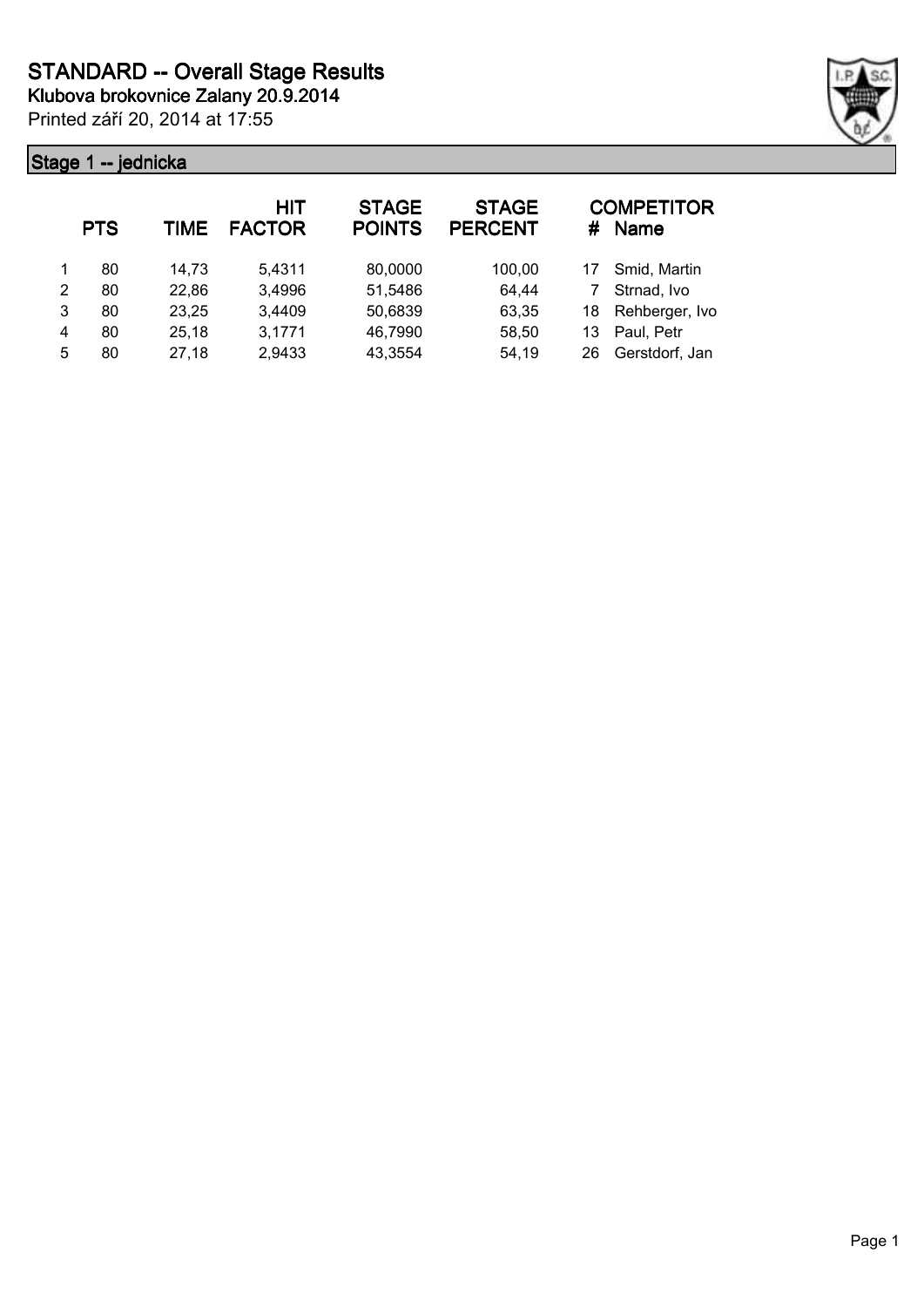

|    | <b>PTS</b> | TIME  | <b>HIT</b><br><b>FACTOR</b> | <b>STAGE</b><br><b>POINTS</b> | <b>STAGE</b><br><b>PERCENT</b> | #  | <b>COMPETITOR</b><br><b>Name</b> |
|----|------------|-------|-----------------------------|-------------------------------|--------------------------------|----|----------------------------------|
| 1  | 80         | 17,01 | 4,7031                      | 80,0000                       | 100,00                         | 10 | Safranek, Lumir                  |
| 2  | 80         | 19,89 | 4,0221                      | 68,4163                       | 85,52                          | 12 | Kostak, Jan                      |
| 3  | 80         | 22,18 | 3,6069                      | 61,3526                       | 76,69                          | 5  | Marek, Premysl                   |
| 4  | 80         | 22,97 | 3,4828                      | 59,2425                       | 74,05                          | 6  | Stahl, Robert                    |
| 5  | 80         | 24,16 | 3,3113                      | 56,3245                       | 70,41                          | 3  | Barta, Ondrej                    |
| 6  | 80         | 24,82 | 3,2232                      | 54,8268                       | 68,53                          | 19 | Valasik, Petr                    |
| 7  | 80         | 26,72 | 2,9940                      | 50,9281                       | 63,66                          |    | Votocek, Milos                   |
| 8  | 80         | 47.44 | 1,6863                      | 28,6847                       | 35,86                          | 2  | Horky, Pavel                     |
| 9  | 80         | 50,34 | 1,5892                      | 27,0322                       | 33,79                          | 9  | Körner, Stanislav                |
| 10 | 80         | 50,38 | 1,5879                      | 27,0107                       | 33,76                          | 25 | Horky, Tomas                     |
| 11 | 80         | 56,02 | 1,4281                      | 24,2913                       | 30,36                          | 27 | Spicka, Jan                      |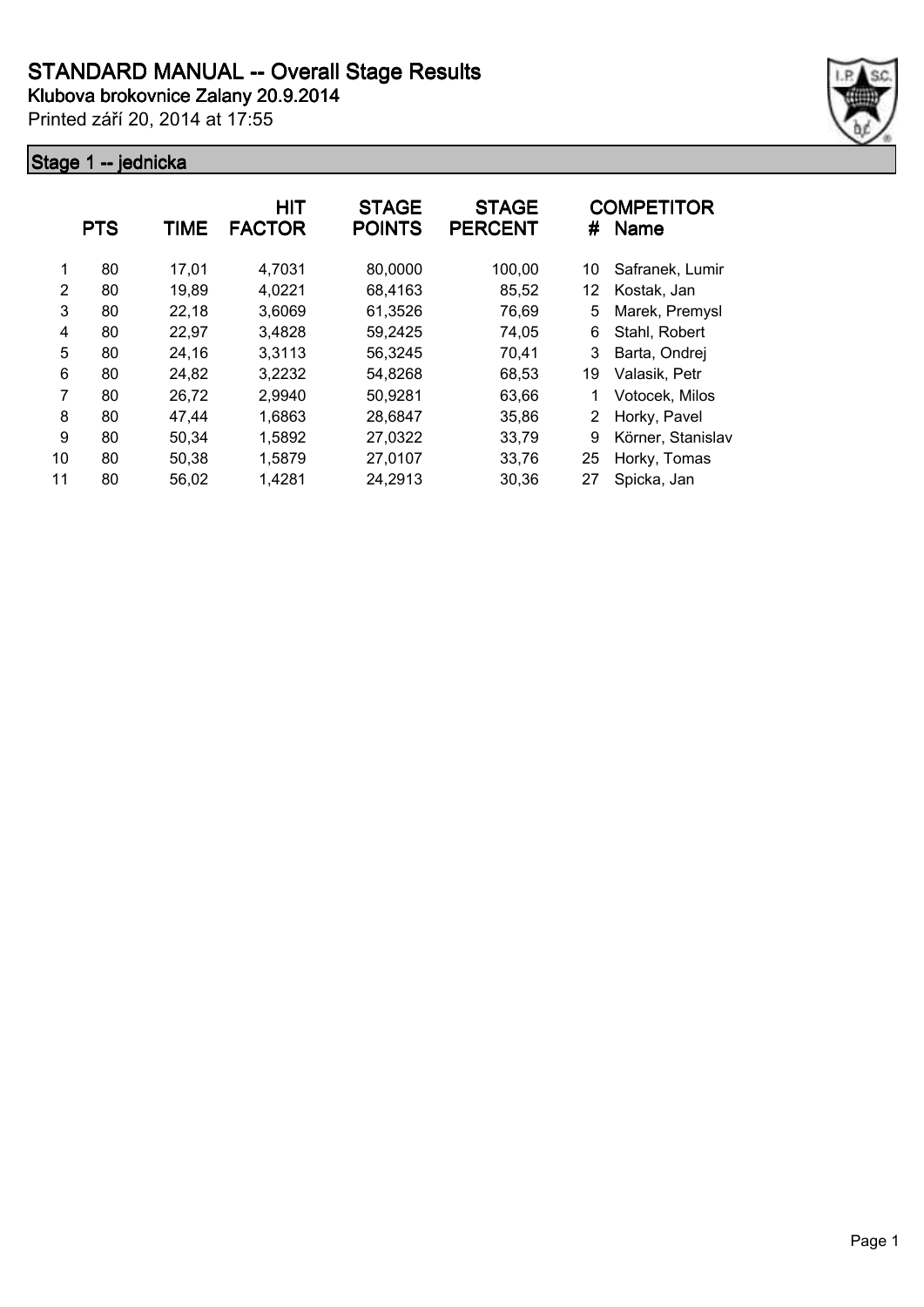|   | <b>PTS</b> |       | HIT<br>TIME FACTOR | <b>STAGE</b><br><b>POINTS</b> | <b>STAGE</b><br><b>PERCENT</b> | <b>COMPETITOR</b><br># Name |
|---|------------|-------|--------------------|-------------------------------|--------------------------------|-----------------------------|
|   | 80         | 13.66 | 5.8565             | 80,0000                       | 100.00                         | 22 Volhejn, Ladislav        |
| 2 | 80         | 18,80 | 4.2553             | 58,1277                       | 72,66                          | 14 Paul, Petr               |
| 3 | 80         | 35.53 | 2.2516             | 30,7571                       | 38,45                          | 28 Hotra, Tomas             |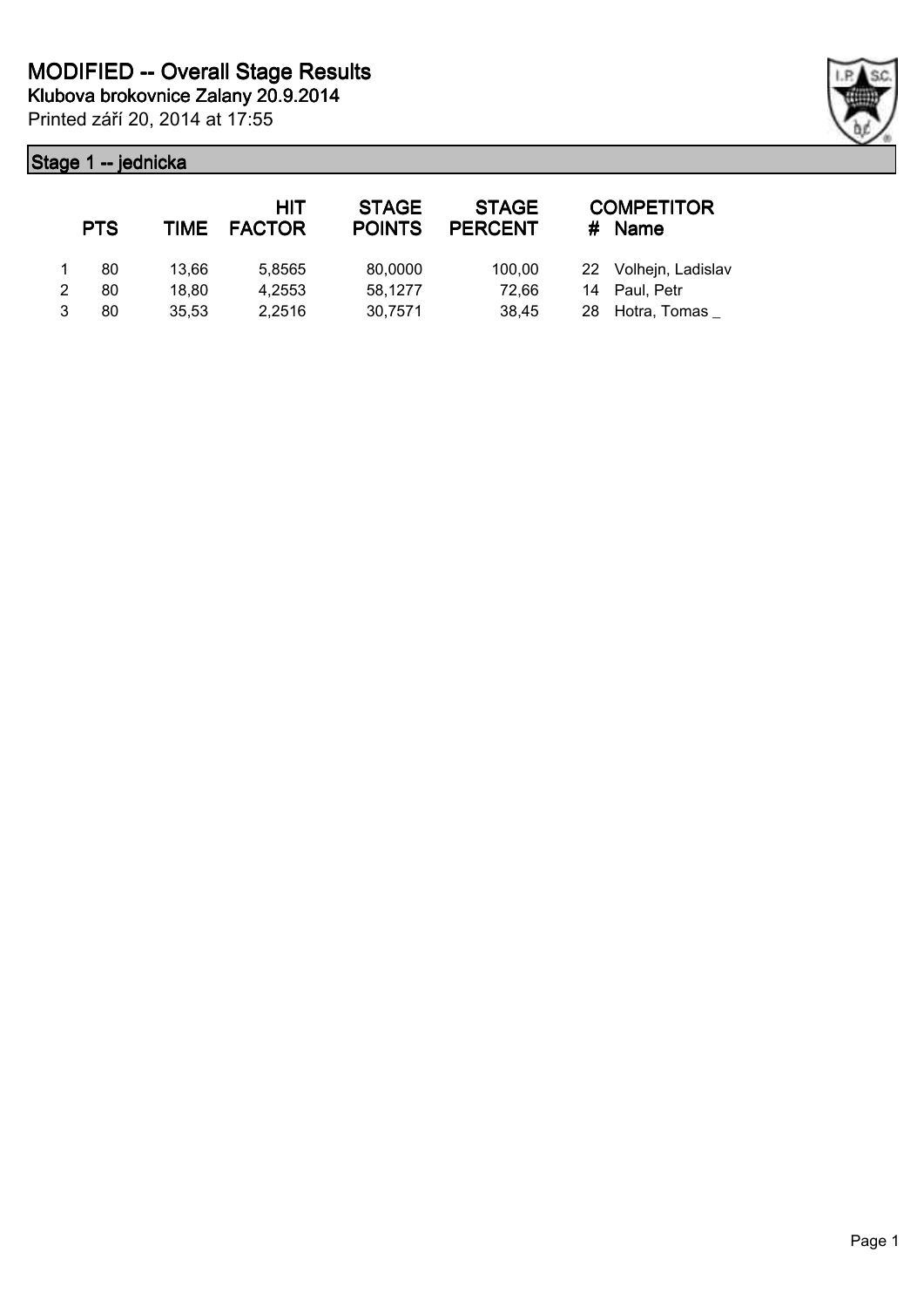

|   | <b>PTS</b> | TIME  | <b>HIT</b><br><b>FACTOR</b> | <b>STAGE</b><br><b>POINTS</b> | <b>STAGE</b><br><b>PERCENT</b> |     | <b>COMPETITOR</b><br># Name |
|---|------------|-------|-----------------------------|-------------------------------|--------------------------------|-----|-----------------------------|
|   | 75         | 11.66 | 6.4322                      | 75,0000                       | 100,00                         | 21  | Volhejn, Ladislav           |
| 2 | 75         | 12,13 | 6,1830                      | 72,0940                       | 96,13                          |     | 24 Polivka, Vladimir        |
| 3 | 75         | 12,97 | 5,7826                      | 67,4248                       | 89,90                          |     | 11 Caprata, Jaroslav        |
|   | 75         | 13,15 | 5,7034                      | 66,5019                       | 88,67                          | 20. | Hotra, Tomas                |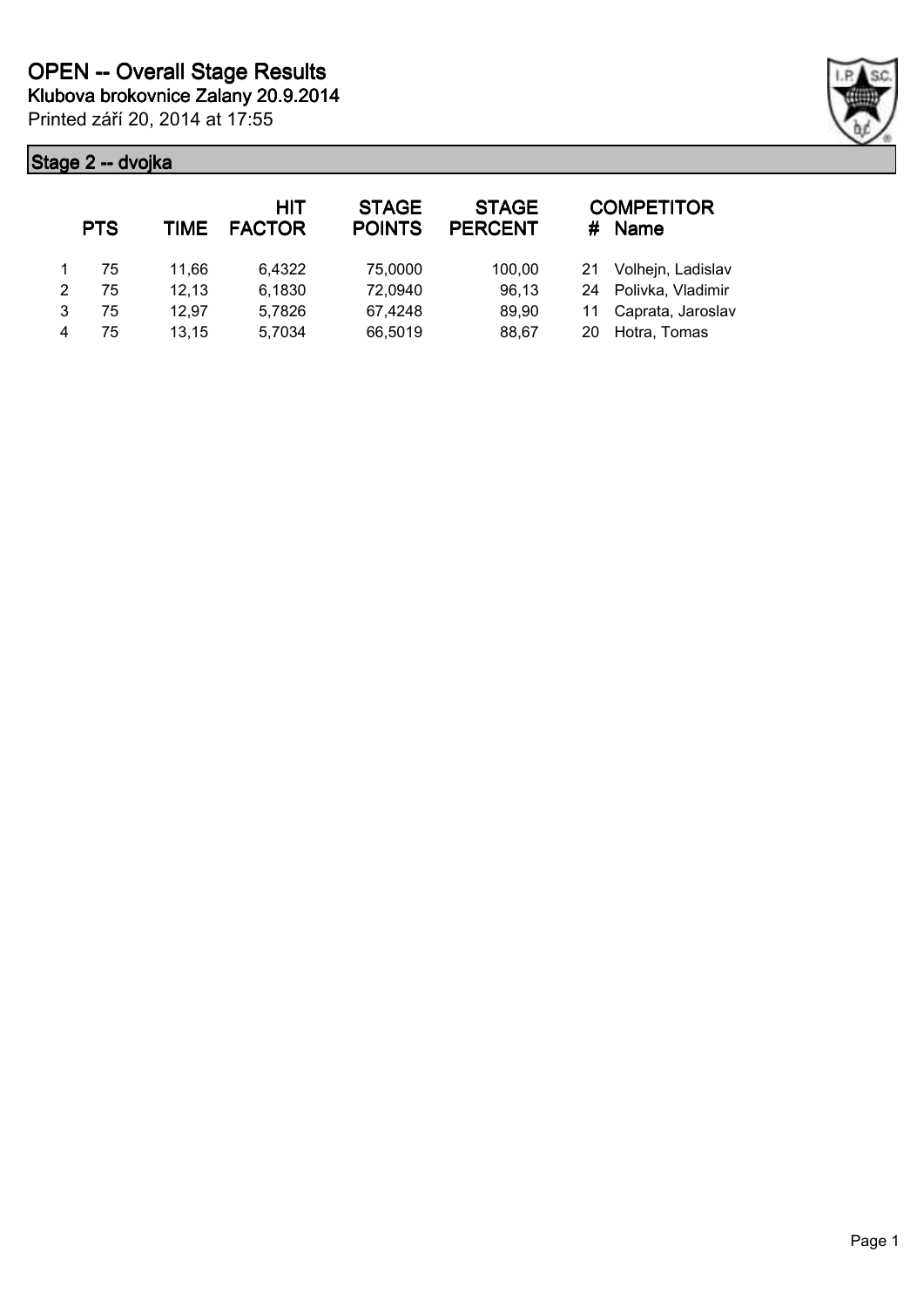**Klubova brokovnice Zalany 20.9.2014**

Printed září 20, 2014 at 17:55



|   | <b>PTS</b> | TIME  | <b>HIT</b><br><b>FACTOR</b> | <b>STAGE</b><br><b>POINTS</b> | <b>STAGE</b><br><b>PERCENT</b> | #  | <b>COMPETITOR</b><br>Name |
|---|------------|-------|-----------------------------|-------------------------------|--------------------------------|----|---------------------------|
|   | 75         | 15.04 | 4,9867                      | 75,0000                       | 100,00                         |    | Strnad, Ivo               |
| 2 | 75         | 15,66 | 4,7893                      | 72,0307                       | 96,04                          | 17 | Smid, Martin              |
| 3 | 75         | 21,65 | 3,4642                      | 52,1016                       | 69,47                          | 18 | Rehberger, Ivo            |
| 4 | 75         | 22,69 | 3,3054                      | 49,7135                       | 66,28                          | 13 | Paul, Petr                |
| 5 | 75         | 25,23 | 2,9727                      | 44,7087                       | 59,61                          | 26 | Gerstdorf, Jan            |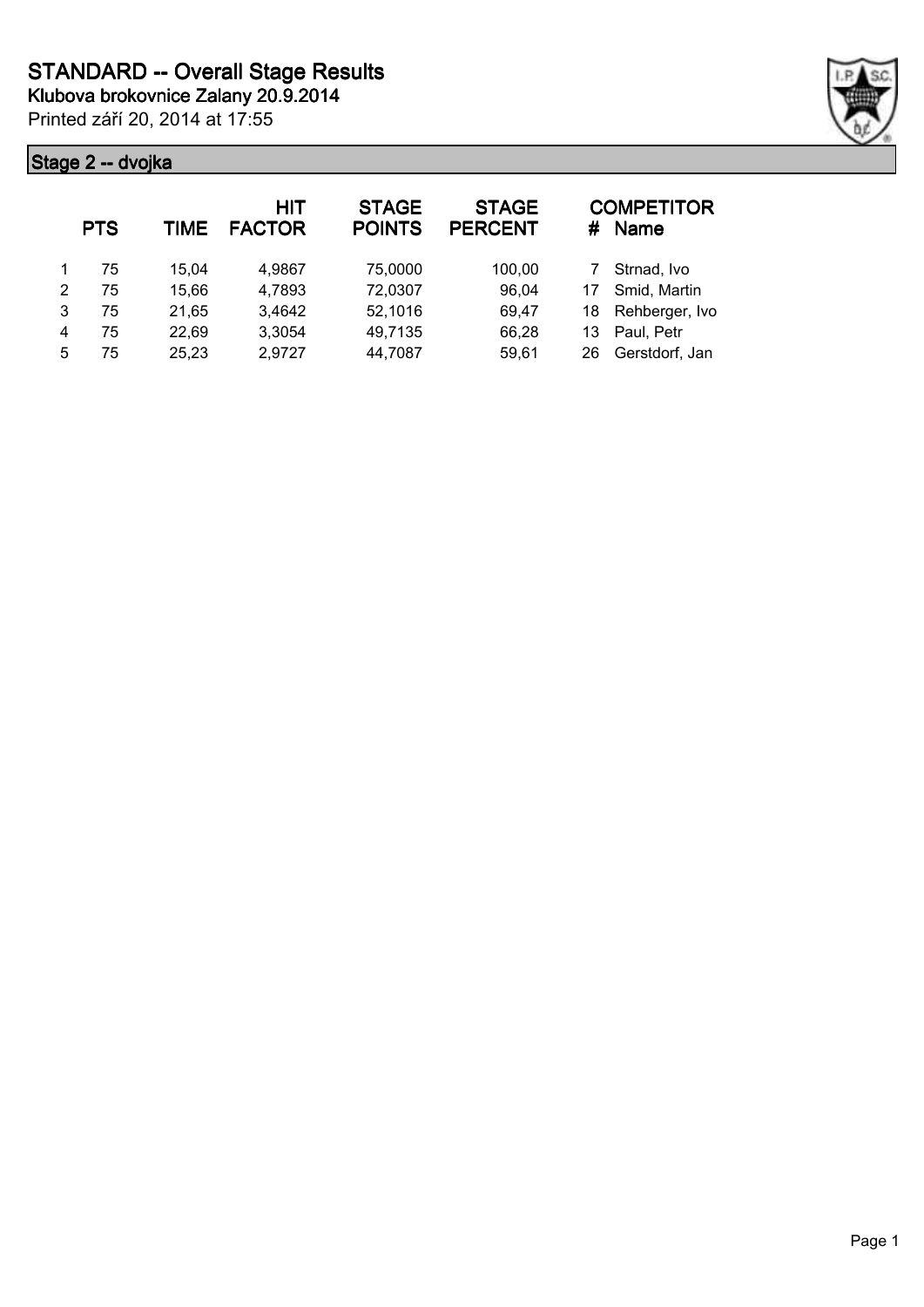

|    | <b>PTS</b> | TIME  | <b>HIT</b><br><b>FACTOR</b> | <b>STAGE</b><br><b>POINTS</b> | <b>STAGE</b><br><b>PERCENT</b> | #  | <b>COMPETITOR</b><br><b>Name</b> |
|----|------------|-------|-----------------------------|-------------------------------|--------------------------------|----|----------------------------------|
| 1  | 75         | 16.34 | 4,5900                      | 75,0000                       | 100,00                         | 5  | Marek, Premysl                   |
| 2  | 75         | 16,64 | 4,5072                      | 73,6478                       | 98,20                          | 12 | Kostak, Jan                      |
| 3  | 75         | 17,55 | 4,2735                      | 69,8291                       | 93,11                          | 10 | Safranek, Lumir                  |
| 4  | 75         | 23,94 | 3,1328                      | 51,1905                       | 68,25                          | 3  | Barta, Ondrej                    |
| 5  | 75         | 24,55 | 3,0550                      | 49,9185                       | 66,56                          | 19 | Valasik, Petr                    |
| 6  | 75         | 26,14 | 2,8692                      | 46,8822                       | 62,51                          | 6  | Stahl, Robert                    |
| 7  | 75         | 26,77 | 2,8016                      | 45,7789                       | 61,04                          | 1  | Votocek, Milos                   |
| 8  | 75         | 36.65 | 2,0464                      | 33,4379                       | 44,58                          | 9  | Körner, Stanislav                |
| 9  | 75         | 47,40 | 1,5823                      | 25,8544                       | 34,47                          | 25 | Horky, Tomas                     |
| 10 | 75         | 55,17 | 1,3594                      | 22,2132                       | 29,62                          | 27 | Spicka, Jan                      |
| 11 | 75         | 78,65 | 0,9536                      | 15,5817                       | 20,78                          |    | Horky, Pavel                     |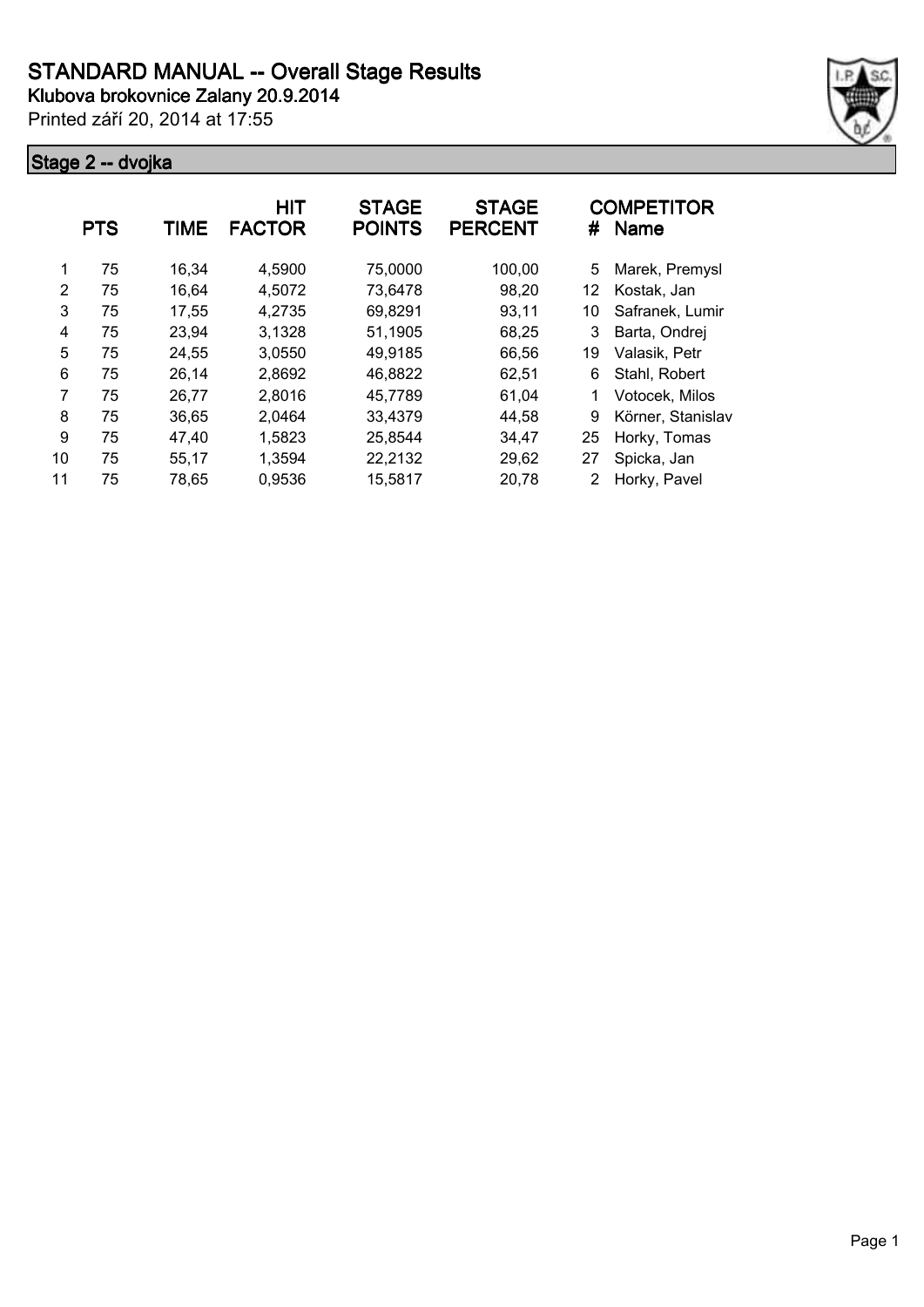|   | <b>PTS</b> | TIME  | HIT<br><b>FACTOR</b> | <b>STAGE</b><br><b>POINTS</b> | <b>STAGE</b><br><b>PERCENT</b> | <b>COMPETITOR</b><br># Name |
|---|------------|-------|----------------------|-------------------------------|--------------------------------|-----------------------------|
|   | 75         | 12.46 | 6,0193               | 75,0000                       | 100,00                         | 22 Volhejn, Ladislav        |
| 2 | 75         | 17.25 | 4,3478               | 54,1739                       | 72,23                          | 14 Paul, Petr               |
| 3 | 75         | 30.36 | 2.4704               | 30,7806                       | 41.04                          | 28 Hotra, Tomas             |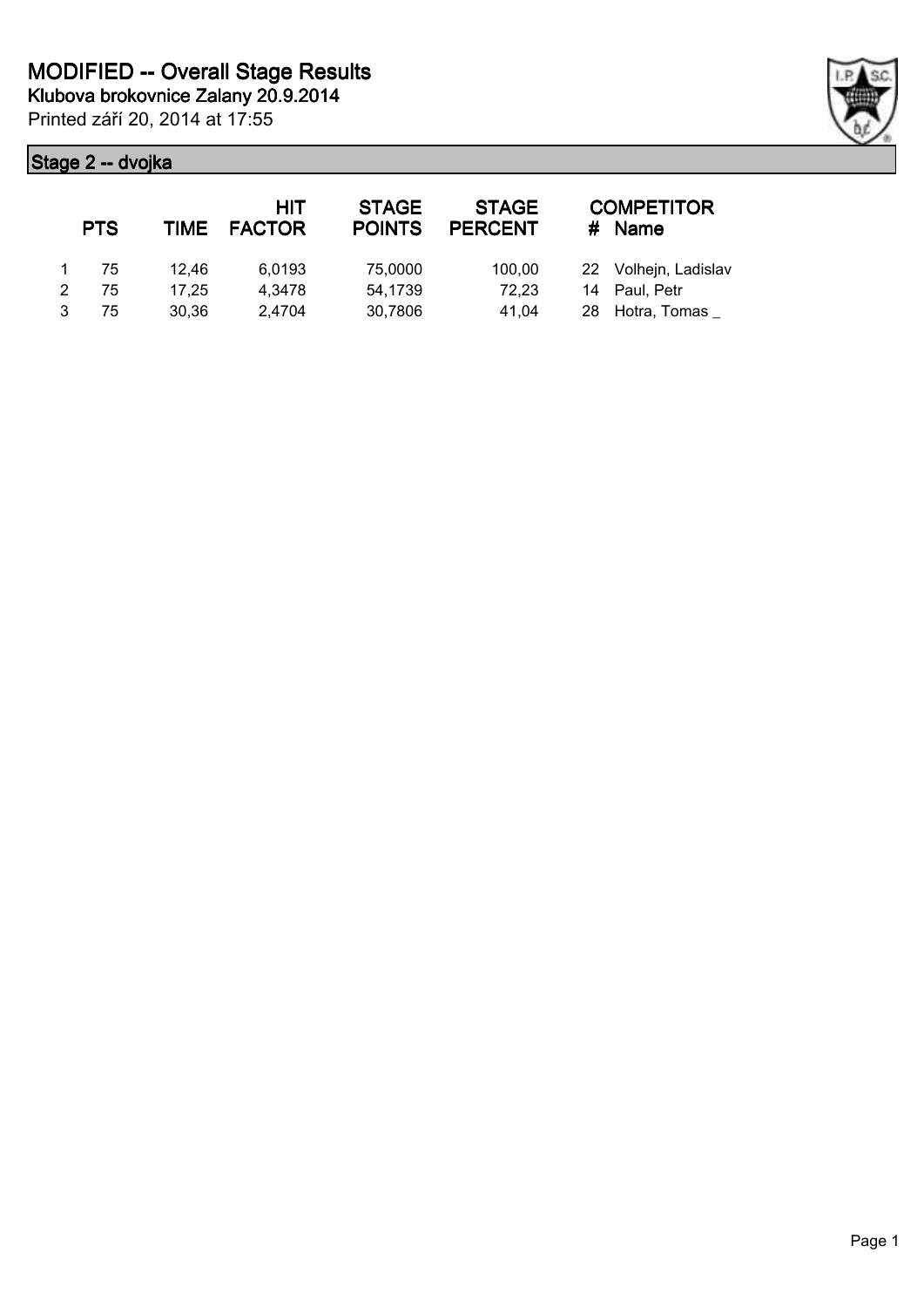

|   | <b>PTS</b> | TIME  | <b>HIT</b><br><b>FACTOR</b> | <b>STAGE</b><br><b>POINTS</b> | <b>STAGE</b><br><b>PERCENT</b> |     | <b>COMPETITOR</b><br># Name |
|---|------------|-------|-----------------------------|-------------------------------|--------------------------------|-----|-----------------------------|
|   | 50         | 6.08  | 8,2237                      | 50,0000                       | 100,00                         |     | 11 Caprata, Jaroslav        |
| 2 | 50         | 6,23  | 8,0257                      | 48,7962                       | 97,59                          | 21  | Volhejn, Ladislav           |
| 3 | 50         | 9.81  | 5,0968                      | 30,9888                       | 61,98                          |     | 24 Polivka, Vladimir        |
| 4 | 50         | 12,19 | 4,1017                      | 24,9385                       | 49,88                          | 20. | Hotra, Tomas                |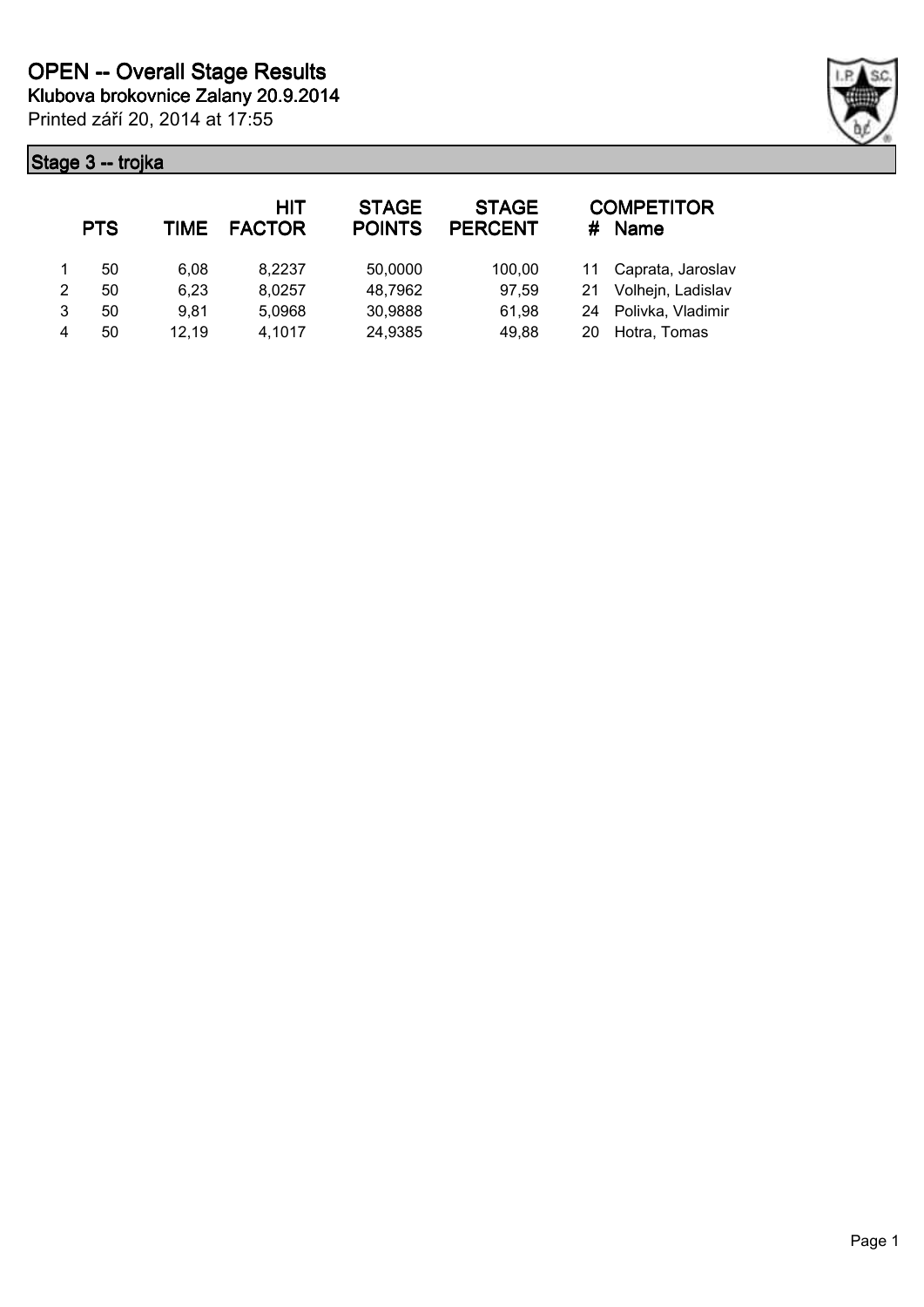**Klubova brokovnice Zalany 20.9.2014**

Printed září 20, 2014 at 17:55



|   | <b>PTS</b> | TIME  | HIT<br><b>FACTOR</b> | <b>STAGE</b><br><b>POINTS</b> | <b>STAGE</b><br><b>PERCENT</b> | #  | <b>COMPETITOR</b><br><b>Name</b> |
|---|------------|-------|----------------------|-------------------------------|--------------------------------|----|----------------------------------|
|   | 50         | 6.87  | 7,2780               | 50,0000                       | 100,00                         | 17 | Smid, Martin                     |
| 2 | 50         | 7,40  | 6,7568               | 46,4189                       | 92,84                          | 13 | Paul, Petr                       |
| 3 | 50         | 8,17  | 6,1200               | 42,0441                       | 84,09                          |    | Strnad, Ivo                      |
| 4 | 50         | 10,63 | 4,7037               | 32,3142                       | 64,63                          | 26 | Gerstdorf, Jan                   |
| 5 | 35         | 11.17 | 3,1334               | 21,5264                       | 43,05                          | 18 | Rehberger, Ivo                   |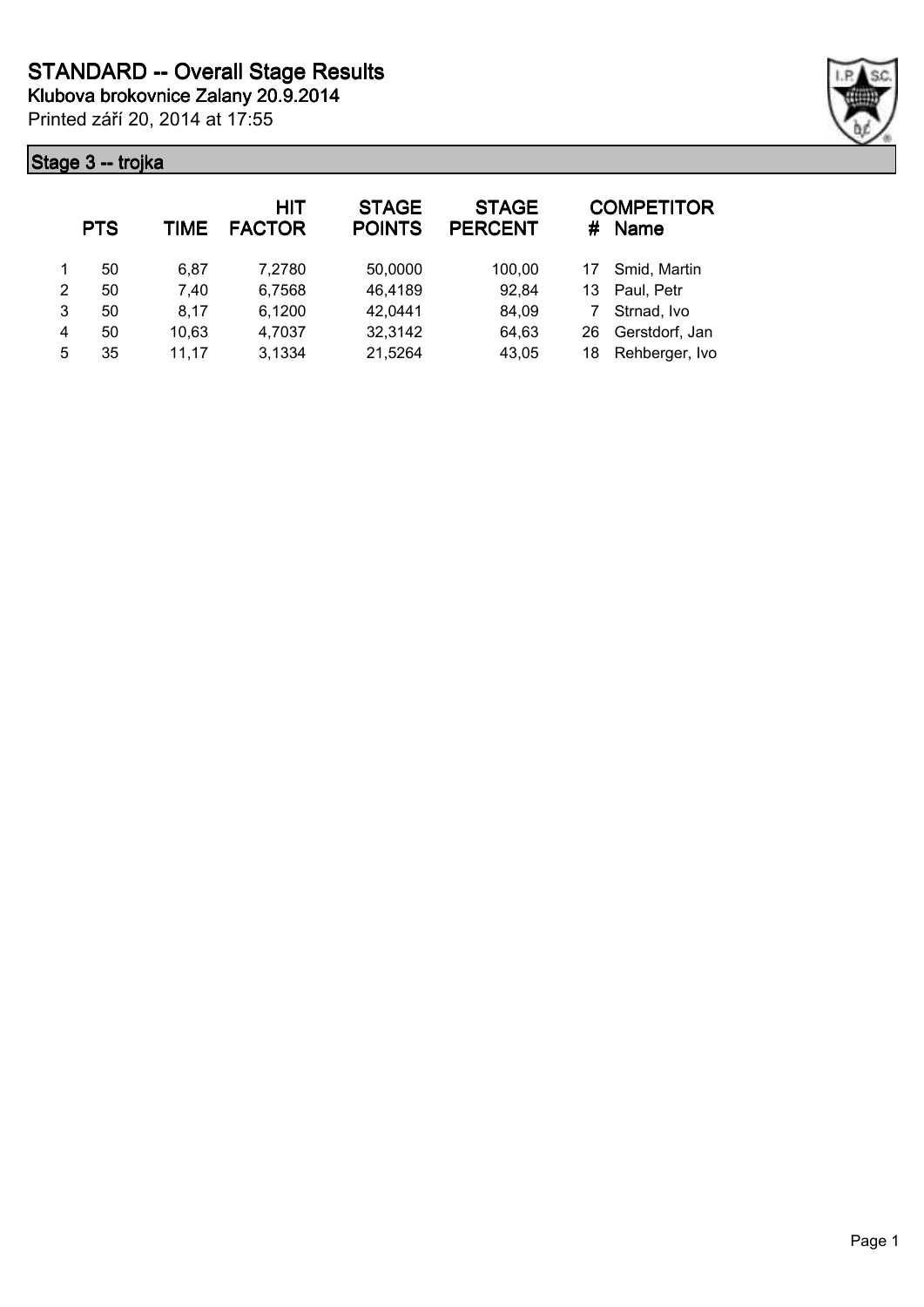

|    | <b>PTS</b> | <b>TIME</b> | <b>HIT</b><br><b>FACTOR</b> | <b>STAGE</b><br><b>POINTS</b> | <b>STAGE</b><br><b>PERCENT</b> | #           | <b>COMPETITOR</b><br><b>Name</b> |
|----|------------|-------------|-----------------------------|-------------------------------|--------------------------------|-------------|----------------------------------|
| 1  | 50         | 7,14        | 7,0028                      | 50,0000                       | 100,00                         | 5           | Marek, Premysl                   |
| 2  | 50         | 9,37        | 5,3362                      | 38,1003                       | 76,20                          | $\mathbf 1$ | Votocek, Milos                   |
| 3  | 50         | 9,95        | 5,0251                      | 35,8794                       | 71,76                          | 10          | Safranek, Lumir                  |
| 4  | 50         | 10,24       | 4,8828                      | 34,8633                       | 69,73                          | 12          | Kostak, Jan                      |
| 5  | 50         | 10,27       | 4,8685                      | 34,7614                       | 69,52                          | 3           | Barta, Ondrej                    |
| 6  | 50         | 11,07       | 4,5167                      | 32,2493                       | 64,50                          | 6           | Stahl, Robert                    |
| 7  | 50         | 19.59       | 2,5523                      | 18,2236                       | 36,45                          | 9           | Körner, Stanislav                |
| 8  | 50         | 23,33       | 2,1432                      | 15,3022                       | 30,60                          | 2           | Horky, Pavel                     |
| 9  | 50         | 27,02       | 1,8505                      | 13,2124                       | 26,42                          | 27          | Spicka, Jan                      |
| 10 | 50         | 31,27       | 1,5990                      | 11,4167                       | 22,83                          | 19          | Valasik, Petr                    |
| 11 | 50         | 34,20       | 1,4620                      | 10,4386                       | 20,88                          | 25          | Horky, Tomas                     |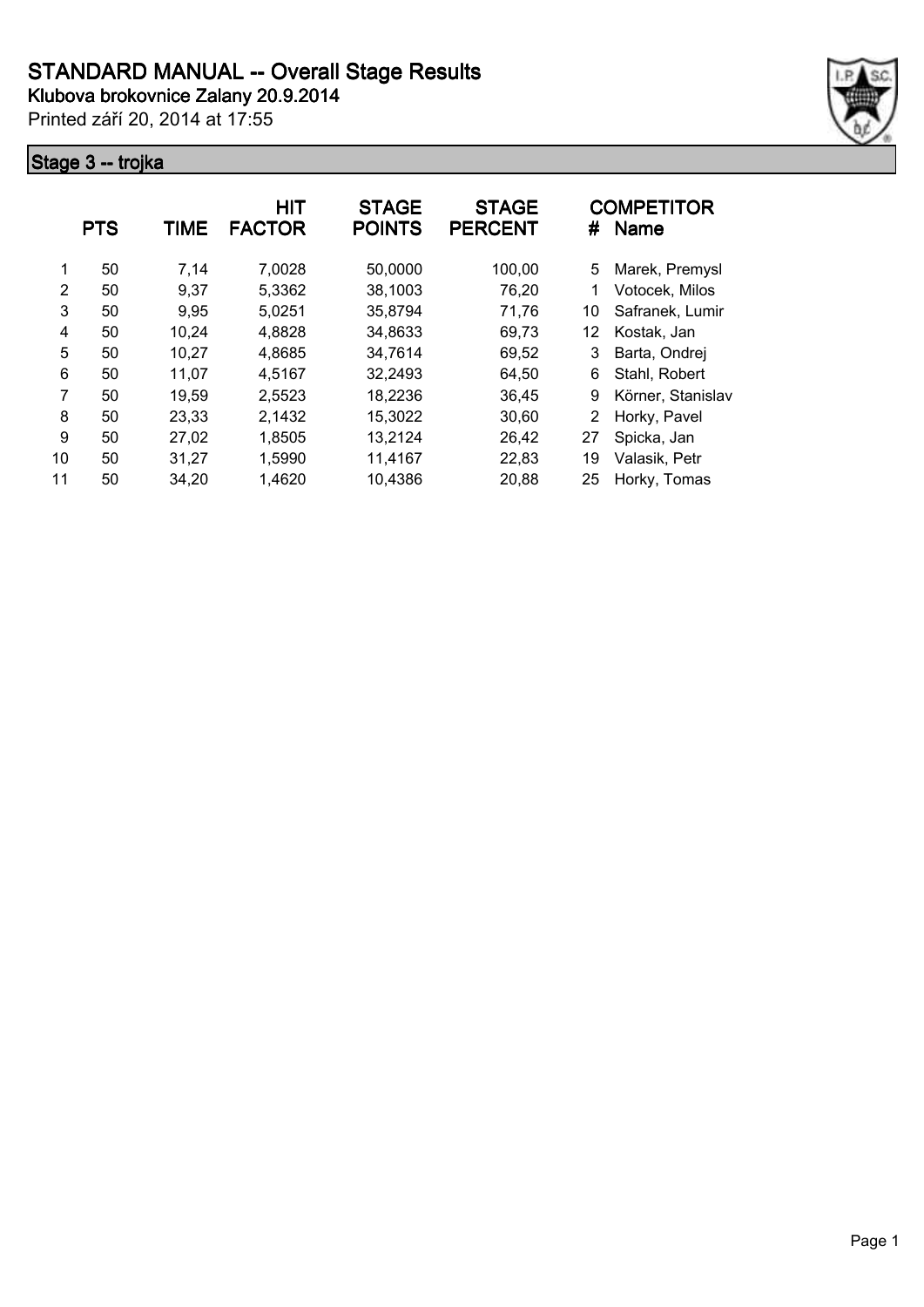|   | <b>PTS</b> |       | HIT<br>TIME FACTOR | <b>STAGE</b><br><b>POINTS</b> | <b>STAGE</b><br><b>PERCENT</b> | #  | <b>COMPETITOR</b><br>Name |
|---|------------|-------|--------------------|-------------------------------|--------------------------------|----|---------------------------|
|   | 35         | 7.75  | 4.5161             | 50,0000                       | 100,00                         |    | 22 Volhejn, Ladislav      |
| 2 | 50         | 11.09 | 4.5086             | 49,9163                       | 99,83                          |    | 14 Paul. Petr             |
| 3 | 50         | 14.39 | 3.4746             | 38,4692                       | 76.94                          | 28 | Hotra, Tomas              |

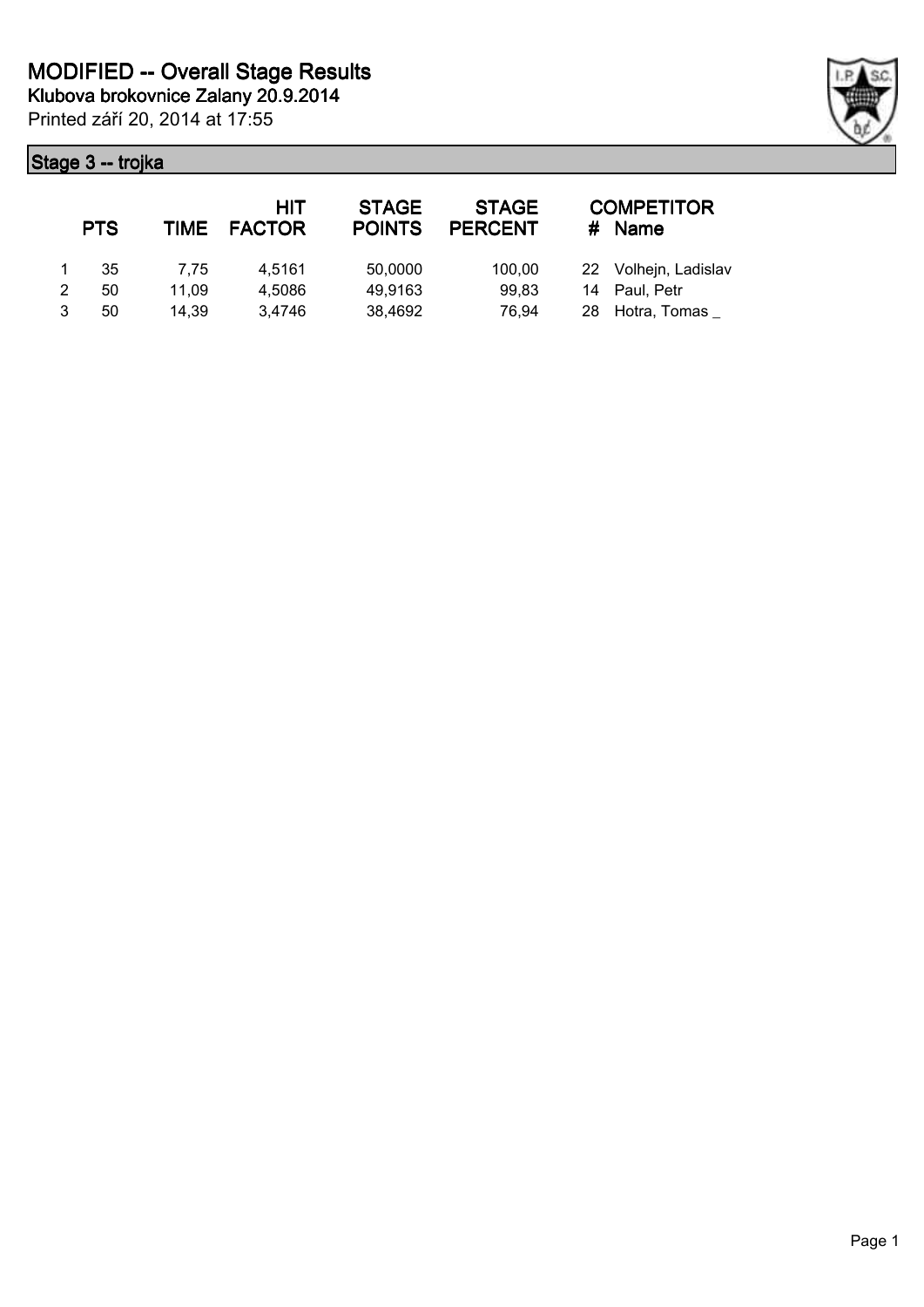

|   | <b>PTS</b> | TIME  | HIT<br><b>FACTOR</b> | <b>STAGE</b><br><b>POINTS</b> | <b>STAGE</b><br><b>PERCENT</b> | #  | <b>COMPETITOR</b><br><b>Name</b> |
|---|------------|-------|----------------------|-------------------------------|--------------------------------|----|----------------------------------|
|   | 70         | 10.41 | 6.7243               | 70,0000                       | 100,00                         |    | 24 Polivka, Vladimir             |
| 2 | 70         | 11.91 | 5,8774               | 61,1839                       | 87,41                          |    | 21 Volhejn, Ladislav             |
| 3 | 70         | 14,71 | 4,7587               | 49,5377                       | 70,77                          |    | 11 Caprata, Jaroslav             |
|   | 70         | 16,82 | 4,1617               | 43,3234                       | 61,89                          | 20 | Hotra, Tomas                     |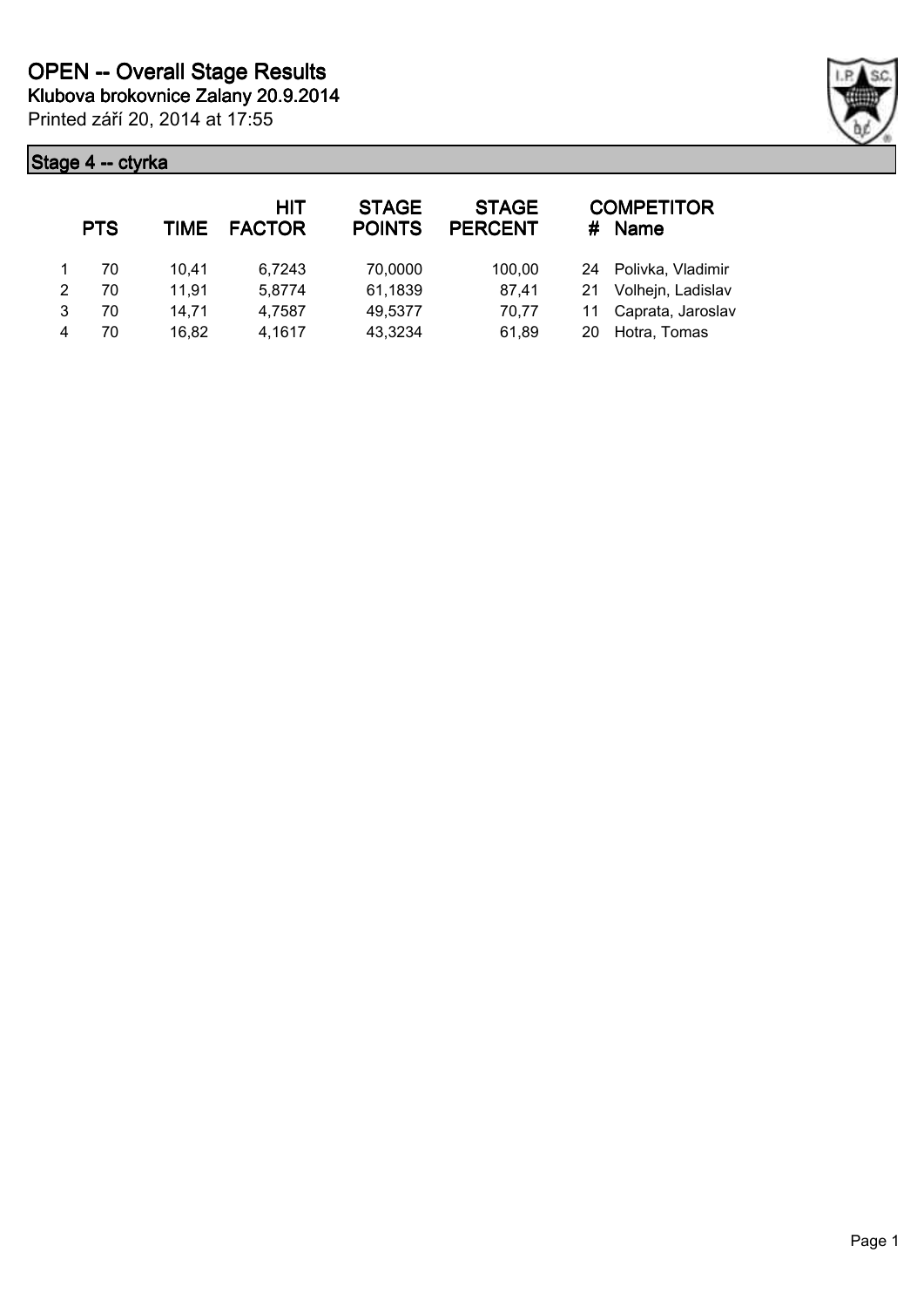**Klubova brokovnice Zalany 20.9.2014**

Printed září 20, 2014 at 17:55



|   | <b>PTS</b> | TIME  | HIT<br><b>FACTOR</b> | <b>STAGE</b><br><b>POINTS</b> | <b>STAGE</b><br><b>PERCENT</b> | #  | <b>COMPETITOR</b><br><b>Name</b> |
|---|------------|-------|----------------------|-------------------------------|--------------------------------|----|----------------------------------|
|   | 70         | 12,62 | 5,5468               | 70,0000                       | 100,00                         | 17 | Smid, Martin                     |
| 2 | 70         | 13,88 | 5,0432               | 63,6455                       | 90,92                          | 13 | Paul, Petr                       |
| 3 | 70         | 17,34 | 4,0369               | 50,9458                       | 72,78                          | 26 | Gerstdorf, Jan                   |
| 4 | 70         | 18,07 | 3,8738               | 48,8877                       | 69,84                          | 18 | Rehberger, Ivo                   |
| 5 | 70         | 20,66 | 3,3882               | 42,7590                       | 61,08                          |    | Strnad, Ivo                      |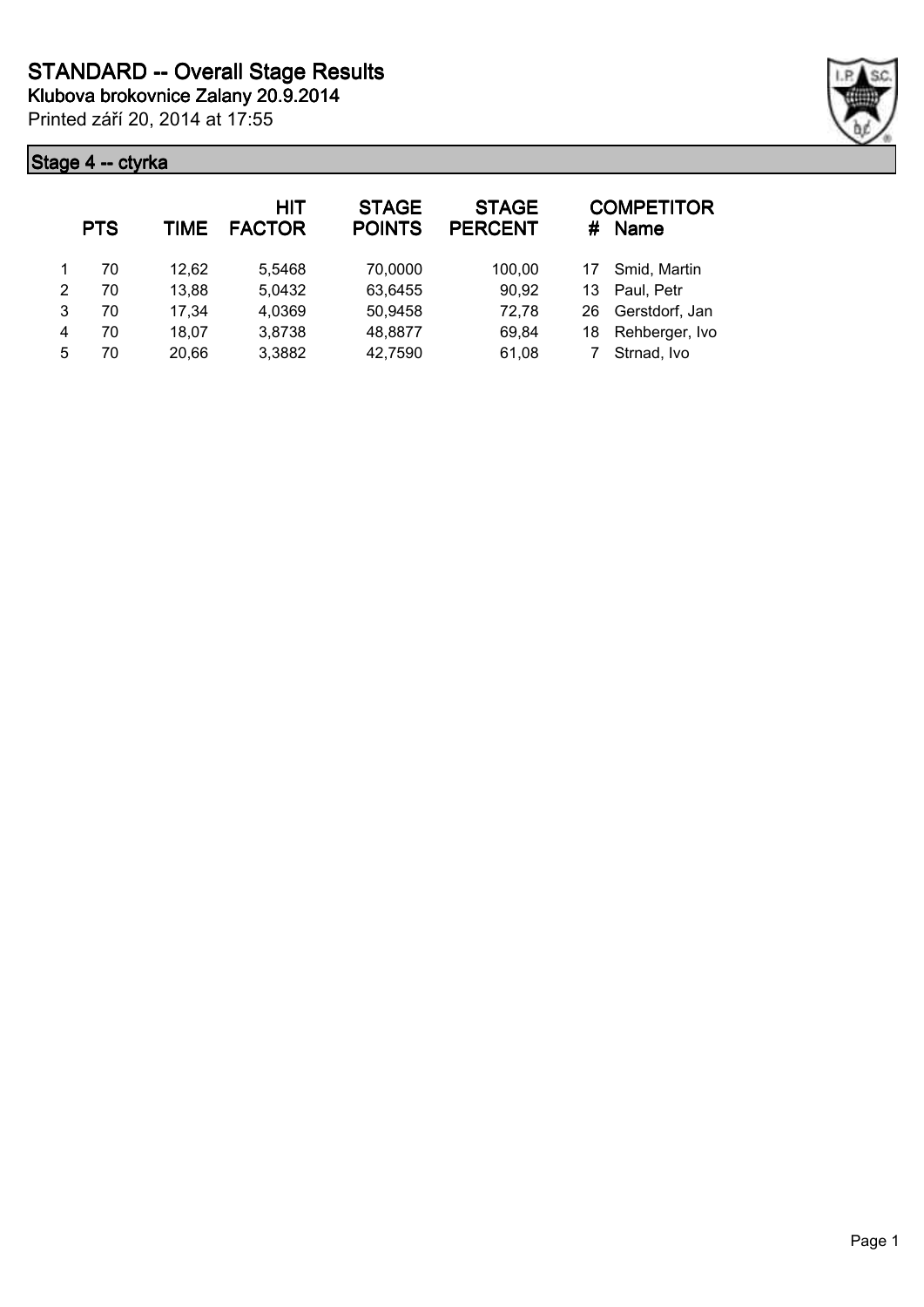

|    | <b>PTS</b> | TIME  | HIT<br><b>FACTOR</b> | <b>STAGE</b><br><b>POINTS</b> | <b>STAGE</b><br><b>PERCENT</b> | #  | <b>COMPETITOR</b><br><b>Name</b> |
|----|------------|-------|----------------------|-------------------------------|--------------------------------|----|----------------------------------|
| 1  | 70         | 14,85 | 4,7138               | 70,0000                       | 100,00                         | 5  | Marek, Premysl                   |
| 2  | 70         | 15,07 | 4,6450               | 68,9781                       | 98,54                          | 10 | Safranek, Lumir                  |
| 3  | 70         | 15,20 | 4,6053               | 68,3882                       | 97,70                          | 12 | Kostak, Jan                      |
| 4  | 70         | 16,32 | 4,2892               | 63,6948                       | 90,99                          |    | Votocek, Milos                   |
| 5  | 70         | 20,76 | 3,3719               | 50,0723                       | 71,53                          | 6  | Stahl, Robert                    |
| 6  | 70         | 22,16 | 3,1588               | 46,9088                       | 67,01                          | 3  | Barta, Ondrej                    |
| 7  | 70         | 22,39 | 3,1264               | 46,4270                       | 66,32                          | 19 | Valasik, Petr                    |
| 8  | 70         | 28,90 | 2,4221               | 35,9689                       | 51,38                          | 9  | Körner, Stanislav                |
| 9  | 70         | 31,02 | 2,2566               | 33,5106                       | 47,87                          | 27 | Spicka, Jan                      |
| 10 | 70         | 33,58 | 2,0846               | 30,9559                       | 44,22                          | 2  | Horky, Pavel                     |
| 11 | 70         | 37,23 | 1,8802               | 27,9210                       | 39,89                          | 25 | Horky, Tomas                     |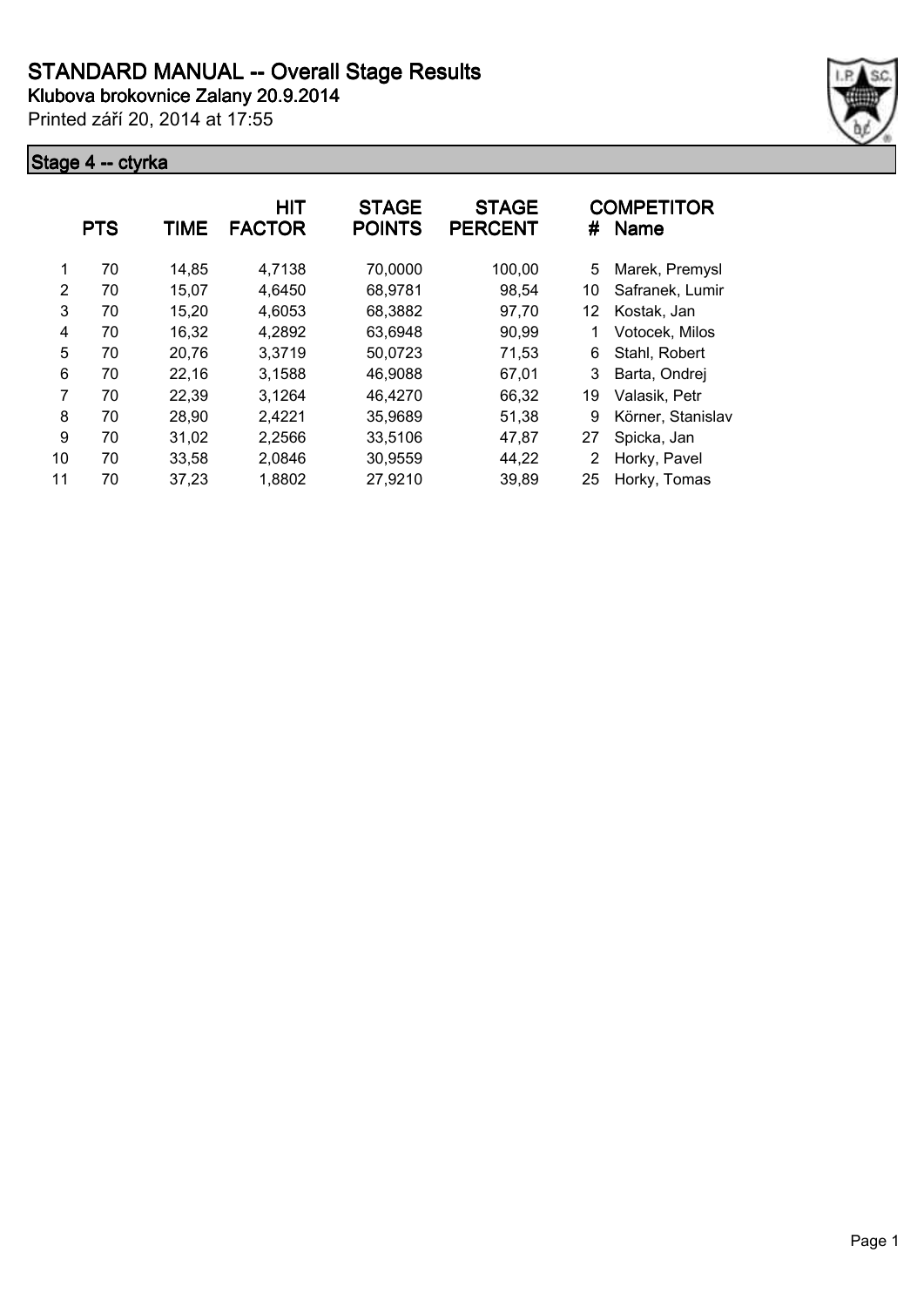|   | <b>PTS</b> | <b>TIME</b> | HIT<br><b>FACTOR</b> | <b>STAGE</b><br><b>POINTS</b> | <b>STAGE</b><br><b>PERCENT</b> | <b>COMPETITOR</b><br># Name |
|---|------------|-------------|----------------------|-------------------------------|--------------------------------|-----------------------------|
|   | 55         | 10.05       | 5.4726               | 70,0000                       | 100,00                         | 22 Volhejn, Ladislav        |
| 2 | 70         | 18,13       | 3,8610               | 49,3858                       | 70,55                          | 14 Paul, Petr               |
|   | 70         | 23,95       | 2,9228               | 37,3847                       | 53.41                          | 28 Hotra, Tomas             |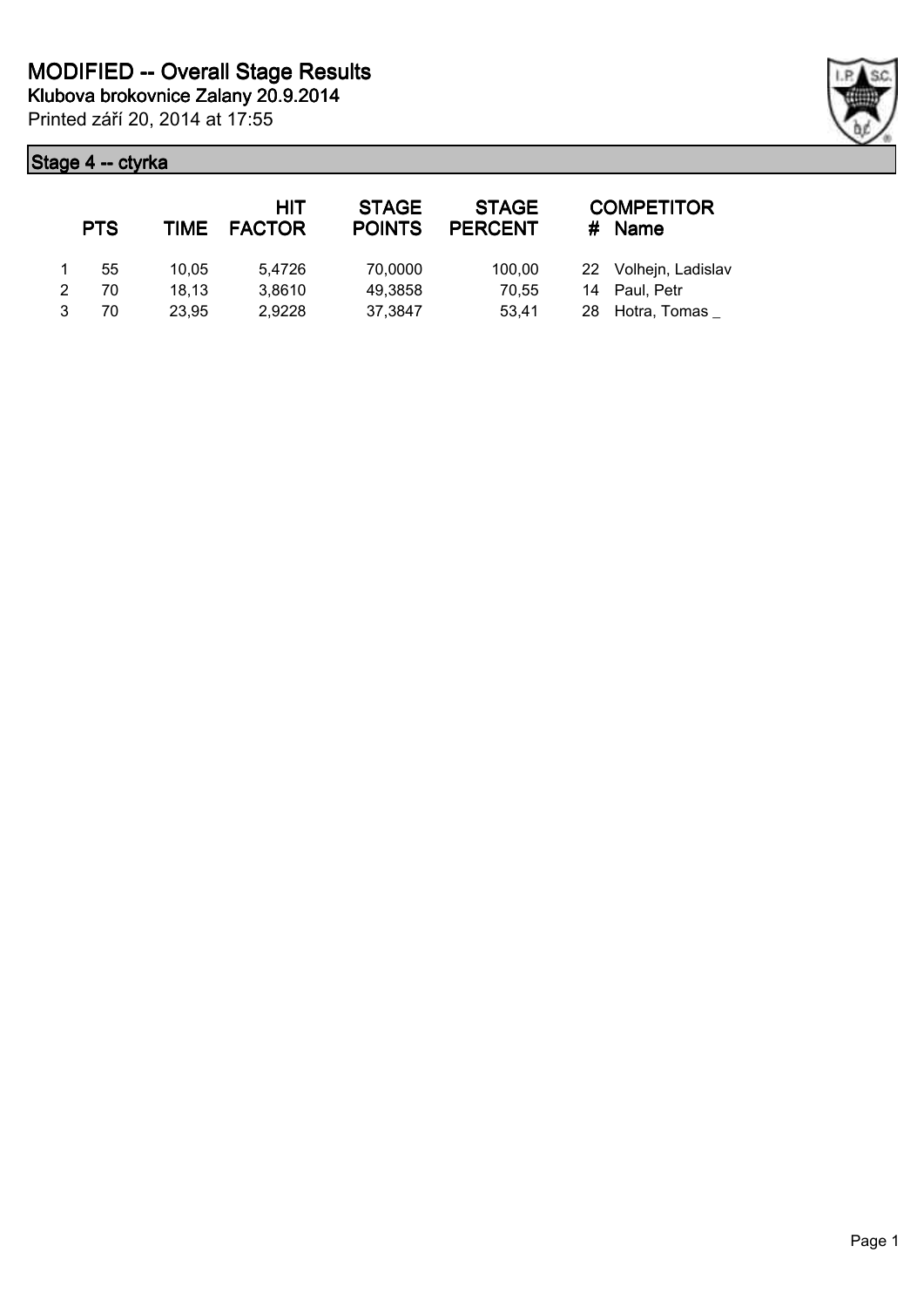

|   | <b>PTS</b> | TIME | <b>HIT</b><br><b>FACTOR</b> | <b>STAGE</b><br><b>POINTS</b> | <b>STAGE</b><br><b>PERCENT</b> | <b>COMPETITOR</b><br>$#$ Name |
|---|------------|------|-----------------------------|-------------------------------|--------------------------------|-------------------------------|
|   | 29         | 6.11 | 4,7463                      | 30,0000                       | 100,00                         | 11 Caprata, Jaroslav          |
| 2 | 29         | 6,88 | 4,2151                      | 26,6424                       | 88,81                          | 20 Hotra, Tomas               |
| 3 | 26         | 7,03 | 3,6984                      | 23,3767                       | 77,92                          | 24 Polivka, Vladimir          |
| 4 | 28         | 7.87 | 3,5578                      | 22,4878                       | 74,96                          | Volhejn, Ladislav             |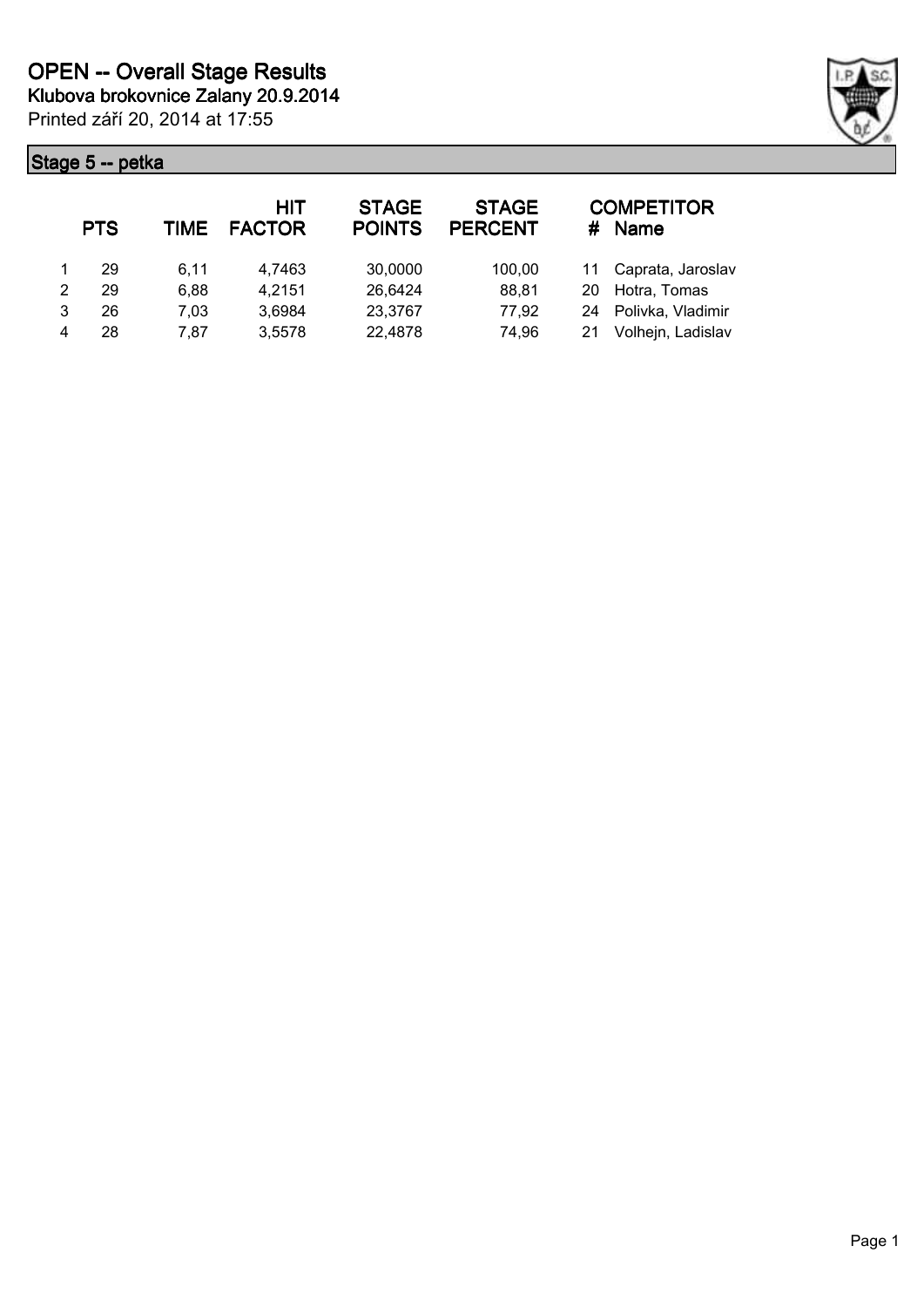

|   | <b>PTS</b> | TIME  | HIT<br><b>FACTOR</b> | <b>STAGE</b><br><b>POINTS</b> | <b>STAGE</b><br><b>PERCENT</b> | #  | <b>COMPETITOR</b><br><b>Name</b> |
|---|------------|-------|----------------------|-------------------------------|--------------------------------|----|----------------------------------|
|   | 27         | 9.31  | 2,9001               | 30,0000                       | 100,00                         | 17 | Smid, Martin                     |
| 2 | 28         | 10,19 | 2,7478               | 28,4244                       | 94,75                          | 13 | Paul, Petr                       |
| 3 | 30         | 23,85 | 1,2579               | 13,0119                       | 43,37                          | 26 | Gerstdorf, Jan                   |
| 4 | 8          | 12,25 | 0,6531               | 6,7556                        | 22,52                          | 18 | Rehberger, Ivo                   |
| 5 | 12         | 18,68 | 0,6424               | 6,6453                        | 22,15                          |    | Strnad, Ivo                      |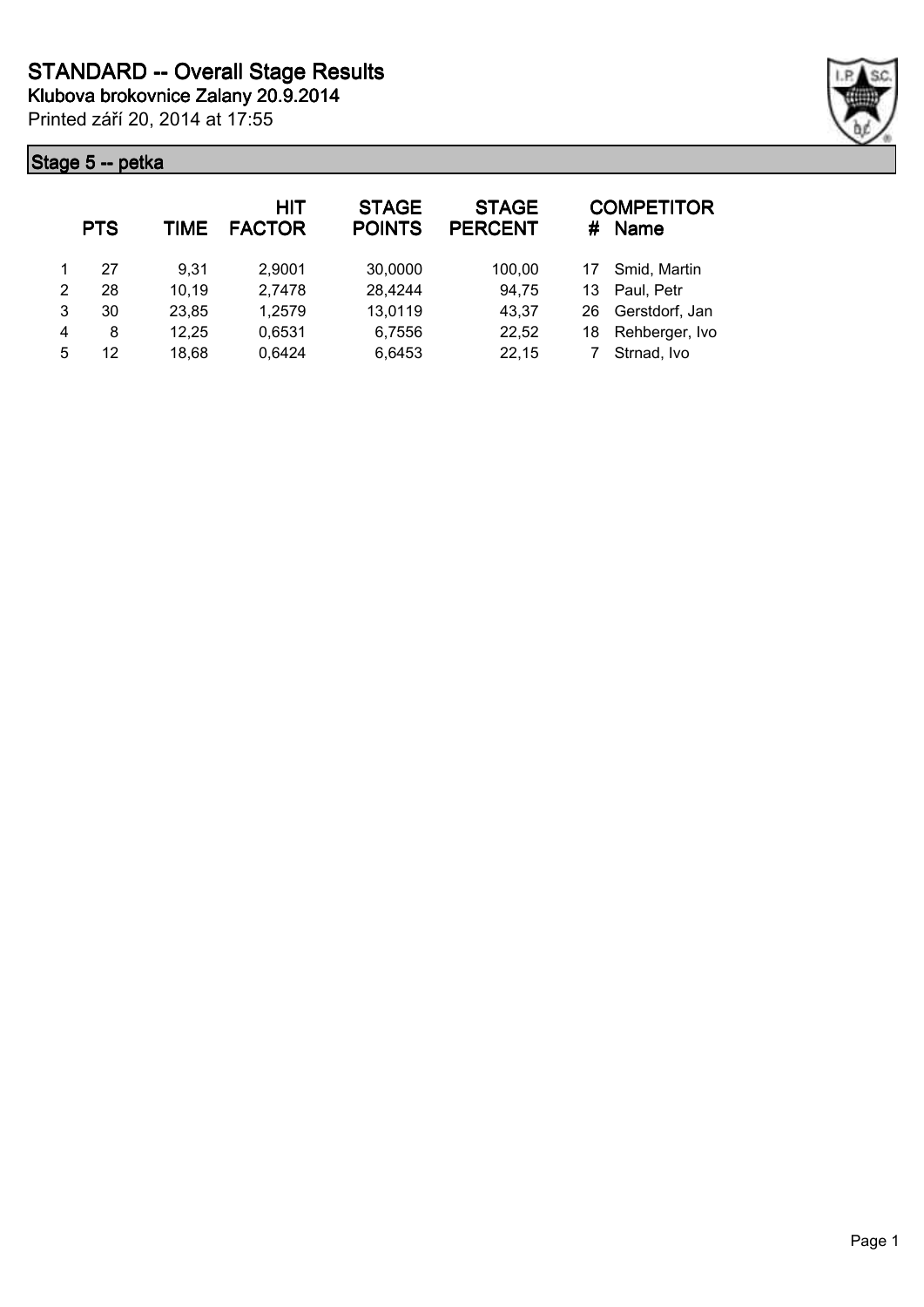

|    | <b>PTS</b> | TIME  | <b>HIT</b><br><b>FACTOR</b> | <b>STAGE</b><br><b>POINTS</b> | <b>STAGE</b><br><b>PERCENT</b> | #  | <b>COMPETITOR</b><br><b>Name</b> |
|----|------------|-------|-----------------------------|-------------------------------|--------------------------------|----|----------------------------------|
| 1  | 29         | 11,18 | 2,5939                      | 30,0000                       | 100,00                         | 3  | Barta, Ondrej                    |
| 2  | 29         | 11,73 | 2,4723                      | 28,5934                       | 95,31                          | 10 | Safranek, Lumir                  |
| 3  | 27         | 12,00 | 2,2500                      | 26,0224                       | 86,74                          | 5  | Marek, Premysl                   |
| 4  | 27         | 12,02 | 2,2463                      | 25,9791                       | 86,60                          | 19 | Valasik, Petr                    |
| 5  | 30         | 16,21 | 1,8507                      | 21,4044                       | 71,35                          | 27 | Spicka, Jan                      |
| 6  | 28         | 16,21 | 1,7273                      | 19,9775                       | 66,59                          | 12 | Kostak, Jan                      |
| 7  | 26         | 23,41 | 1,1106                      | 12,8451                       | 42,82                          |    | Votocek, Milos                   |
| 8  | 30         | 27,55 | 1,0889                      | 12,5940                       | 41,98                          | 25 | Horky, Tomas                     |
| 9  | 11         | 10,60 | 1,0377                      | 12,0020                       | 40,01                          | 6  | Stahl, Robert                    |
| 10 | 12         | 12,93 | 0,9281                      | 10,7337                       | 35,78                          | 9  | Körner, Stanislav                |
| 11 | 24         | 28,33 | 0,8472                      | 9,7978                        | 32,66                          | 2  | Horky, Pavel                     |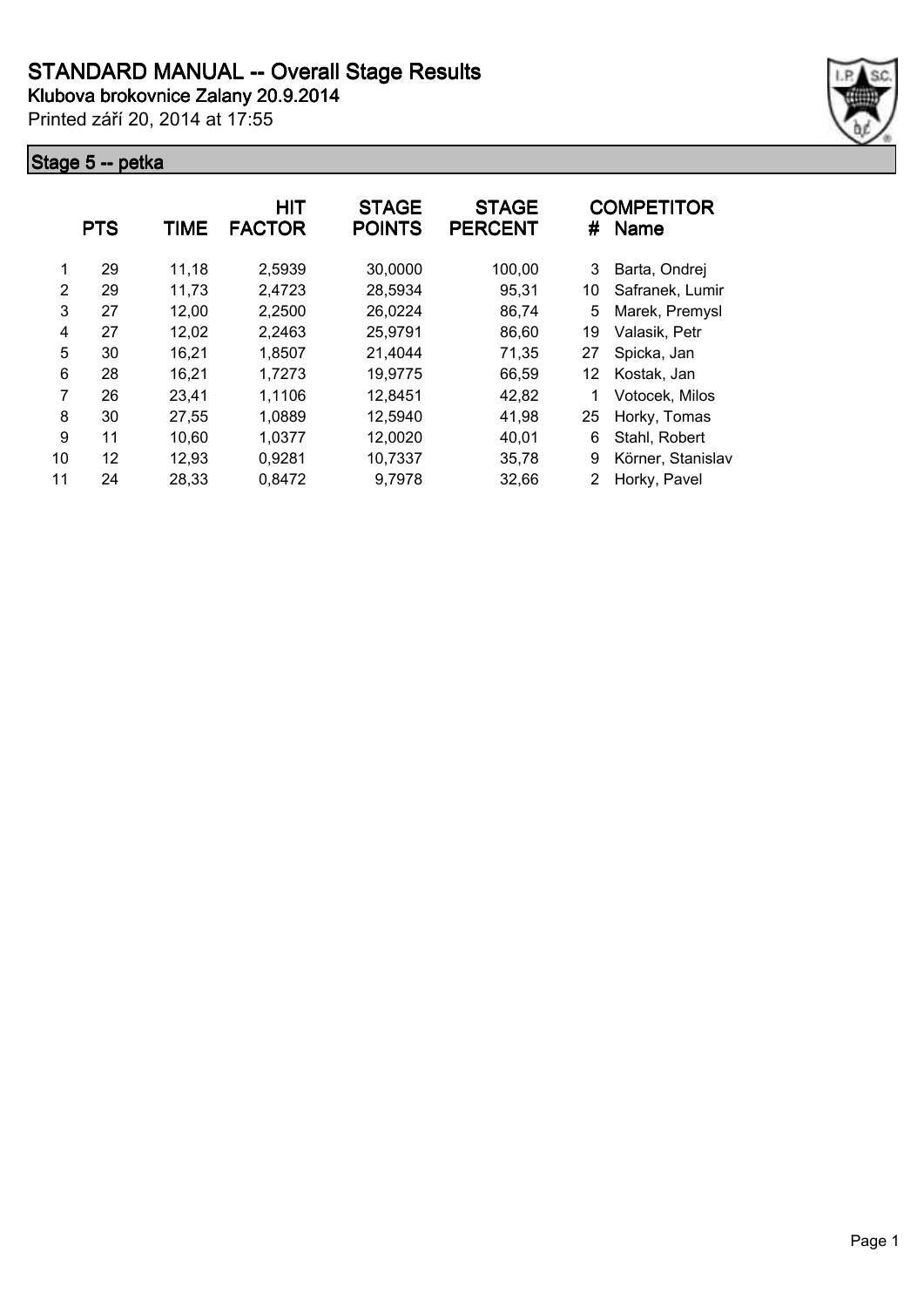| <b>PTS</b> |      | HIT<br>TIME FACTOR | <b>STAGE</b><br><b>POINTS</b> | <b>STAGE</b><br><b>PERCENT</b> | # | <b>COMPETITOR</b><br>Name |
|------------|------|--------------------|-------------------------------|--------------------------------|---|---------------------------|
| 27         | 6.02 | 4.4850             | 30,0000                       | 100,00                         |   | 14 Paul, Petr             |
| 28         | 8.26 | 3,3898             | 22,6742                       | 75,58                          |   | 28 Hotra, Tomas           |
| 13         | 4.95 | 2,6263             | 17,5668                       | 58,56                          |   | 22 Volhejn, Ladislav      |